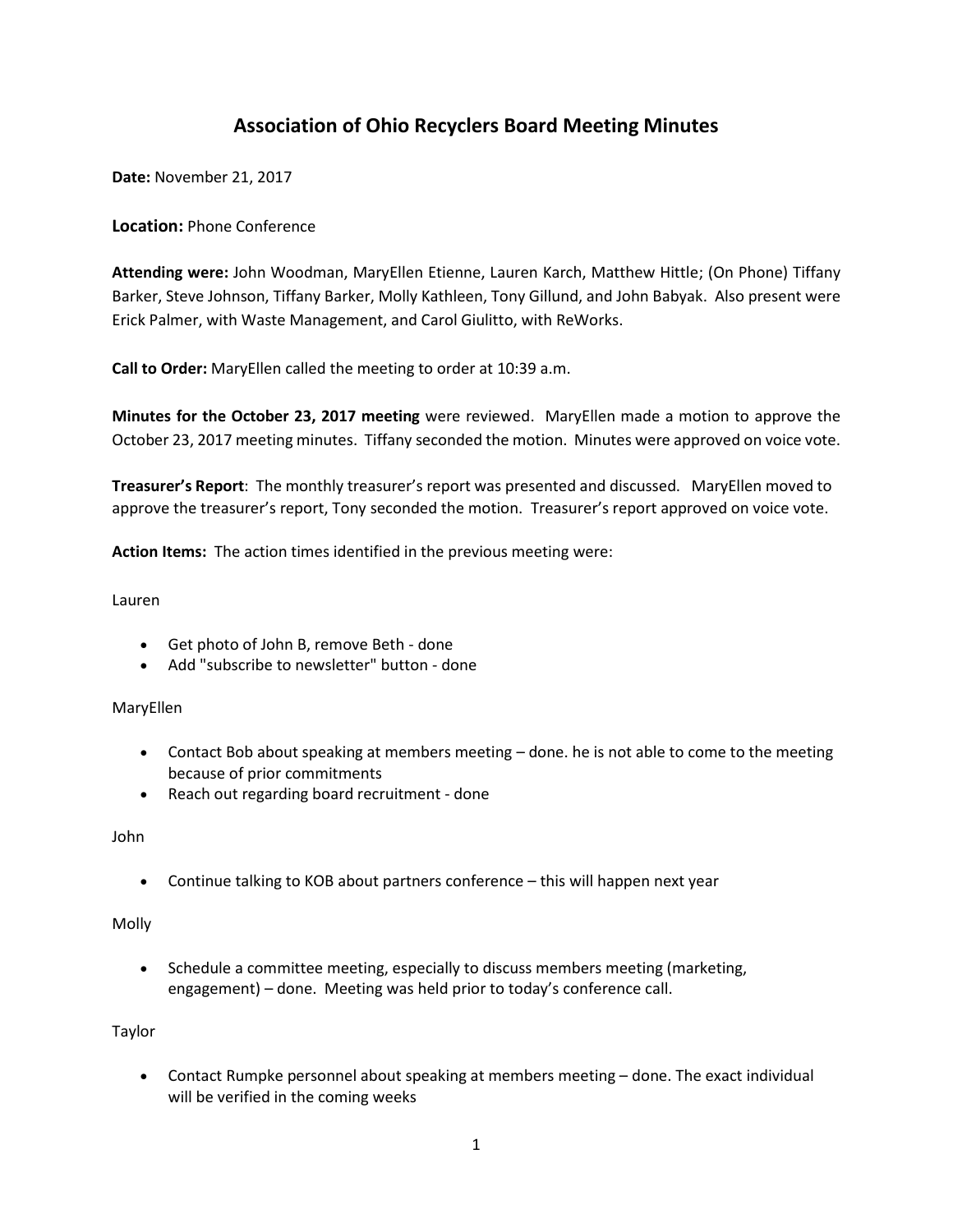### Matt

• Contact Cody Marshall about speaking at members meeting – done. He was unable to participate and passed on contact info for someone at WestRock and they also had conflicts

## Bob/Matt

- Discuss elections process, ballots, etc. Will need to occur in the next few weeks
- Revise code for elections process (add electronic voting) done. A copy of the revised COR was emailed to board members

Tiffany will take the action items for today's meeting.

It was also recommended to refer to the minutes to check on action items that were not completed.

## **Committee Updates**

Ad Hoc, Board Recruitment – It was noted that Bob Gedert submitted his letter of resignation on November 14<sup>th</sup>. Erick and Carol were both invited to introduce themselves. Erick and Carol are being considered for open positions on the Board. After a quick Q&A session with the candidates, they were asked to excuse themselves from the call. Once they were off the call, MaryEllen made a motion to appoint Erick Palmer to the open Recycling Business position on the Board that expires on 12/31/2017 and to appoint Carol Giulitto to the open At-large position that expires on 12/31/2018. John B. seconded the motion. Motion was approved on voice vote. The newly appointed board members rejoined the call shortly thereafter.

Communications and Programming – There was discussion of topics to include in the next quarterly newsletter. Rumpke will be the featured member and the sponsorship of ReuseConex will be included. Also, an invite to the members meeting will be reiterated, as well as referencing the changes to the Code of Regulations and the elections/ballot for the Board will need to be provided.

Events/Conference Committee – The potential sponsorship for the ReuseConex conference to be held in October 2018 was discussed. Last meeting an AOR sponsorship of the event was approved, but the level of was not clarified. Matt made a motion to provide a lunch sponsorship for the ReuseConex Conference and Expo in the amount of \$1500. John W. seconded the motion. Motion was approved on voice vote (MaryEllen abstained).

Finance Committee – Carol indicated she would be willing to serve as the assistant treasurer. This is an officer position, so the formal recommendation/vote should occur at the members meeting next month.

Governance Committee – A revised version of the Code of Regulations (COR) was distributed to the Board members to reflect the changes to the language referencing voting procedure (as discussed at the October Board meeting). Matt made a motion for the Board to approve the version distributed. John W. seconded the motion. The board approved the revisions on voice vote. The COR will not be formally changed until it is voted on at the members meeting.